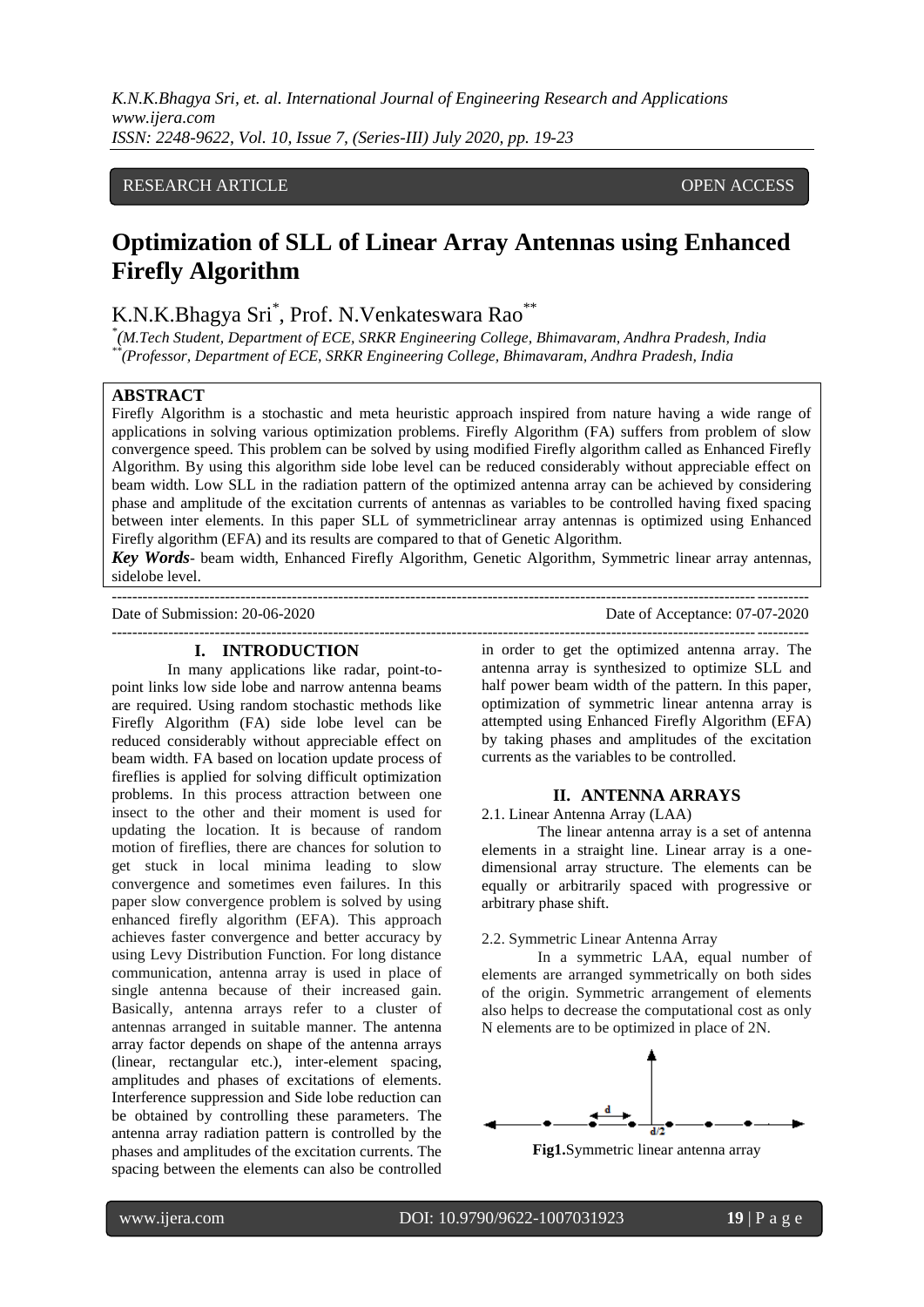In an equally spaced antenna array, the positions of antenna elements are fixed equal to *λ/*2. Element antennas are excited with different amplitudes and phase shifts in order to obtain the required radiation pattern. The aim of optimization is to reduce the maximum SLL of antenna array by optimizing amplitude and phase excitations. The first element on both side of origin is placed at a distance of *λ/*4 so that the distance between the first two elements about the origin is *λ/*2.

The Array Factor (AF) for 2N element symmetric linear antenna array

 $AF=2\sum_{n=1}^{N} I_n \cos((n-0.5) (\beta d \cos\theta + \alpha))$  (1)

WhereAF = Array factor,  $I_n$  = current excitation of nth element, Phase constant = β =  $2π / λ$ , Antenna phase =  $\beta d \cos\theta + \alpha$ . 'd' is inter element spacing between the antennas and ' $\alpha$ ' is the progressive phase shift.

## **III. OPTIMIZATION TECHNIQUES**

3.1. Genetic Algorithm (GA)

Population of GA is made up of data structure of individuals or chromosomes. Population of individual solutions are modified repeatedly by genetic algorithm. The generated initial population is random. Parents from older generation are used for creation of next generations (children). Selection of parents for reproduction is done by using a process called recombination. GA uses two types of genetic operators. The first, being Crossover and the second is Mutation. Based on cost or fitness function the newly generated individuals are tested for fitness and the best of them survives for future generation. It is the genes of best individuals which are transferred throughout the population makes the newer generation better than older generation.

## 3.2. Firefly Algorithm (FA)

FA is a search technique inspired from nature to achieve global optimization. Its application mainly focuses on optimization problems with highly non- linear and multi-modal characteristics. It takes inspiration from behaviour of fireflies and is basically an intelligence algorithm of swarm based. Fireflies has unique flashing pattern. Flashes is used to attract others for predation or mating. FA depends on following assumptions (1) Attractiveness between fireflies does not depend on their sex. (2) The proportionality between attractiveness and brightness is direct referring that moment always occurs from firefly with less brightness towards that of high brightness. If there is no presence of fireflies with high brightness, the moment of a particular firefly in the space will be random. (3)Objective function determines brightness of firefly. FA has many parameters that can be controlled, for example, the population size, the randomization

factor, and the light absorption coefficient whose values determines the efficiency of FA. For FA, selection of control parameters depends on the problem. In case of complex problems with various local optima many optimization techniques are failed.

The two important issues related to FA are attractiveness  $\beta$  and light intensity variations. The brightness *I* of a firefly determines its attractiveness and is related to an objective function f(x) i.e.,  $I(x) \propto f(x)$ .

For a given medium, the light intensity  $I(r)$  is given by:

$$
I_0 e^{-\gamma r} \tag{2}
$$

 $I=$ 

where  $\gamma$  is the absorption coefficient of light and I<sub>0</sub> is the original intensity of light. Due to the proportionality between light intensity and the attractiveness  $\beta$  of firefly,  $\beta$  can be written as: β=β<sub>0</sub>e<sup>-γr 2</sup> (3)

where  $\beta_0$  refers to attractiveness at  $r = 0$ , and the distance r between two fireflies iand j can begiven by:

$$
r_{ij} = ||x_i - x_j|| = \sqrt{\sum_{k=1}^d (x_{i,k} - x_{j,k})^2}
$$
 (4)

where formula for position updating from nonoptimal firefly i towards the best located firefly j, is given by

$$
x_{new} = x_i + \beta_0 e^{-\gamma r_{i,j}^2} \left( x_j - x_i \right) + \alpha \in_i \tag{5}
$$

Where the term  $\beta_0 e^{-\gamma r_{i,j}^2} (x_j - x_i)$  is due to attraction,  $\alpha \in_i$  is randomization and  $\epsilon_i$ ,  $\alpha$  are the random number vector that are generated from uniform or Gaussian distribution and randomization parameter respectively. Here  $x_i$  and  $x_i$  are random solution,  $x_{new}$  is the obtained new solution, and  $\gamma$  is the absorption coefficient. For most applications  $β<sub>0</sub>=1$ ,  $α ∈ [0,1]$ . By adjusting the parameters  $γ, α$  and  $β<sub>0</sub>$ , the performance of FA can be improved.

## 3.3. Enhanced Firefly Algorithm (EFA)

In various fields of research FA has been applied as it provides better results even with its basic form. Even though FA is found to work better for numerical optimization problems, the time taken to achieve global optimization increases with an increase in complication of problem, leading to increased time to obtain appropriate results. This problem is a result of random moment of fireflies in different directions. The value of attractiveness in the initial phase is significantly small due to large separation between fireflies, which results in slow moment rate leading to slower convergence of FA. As FA approaches to final stage a higher value of attractiveness is obtained as the distance between the fireflies decreases. In contrast to this the solution converges slowly because of their random moment resulting to a need of improvisation of FA. In this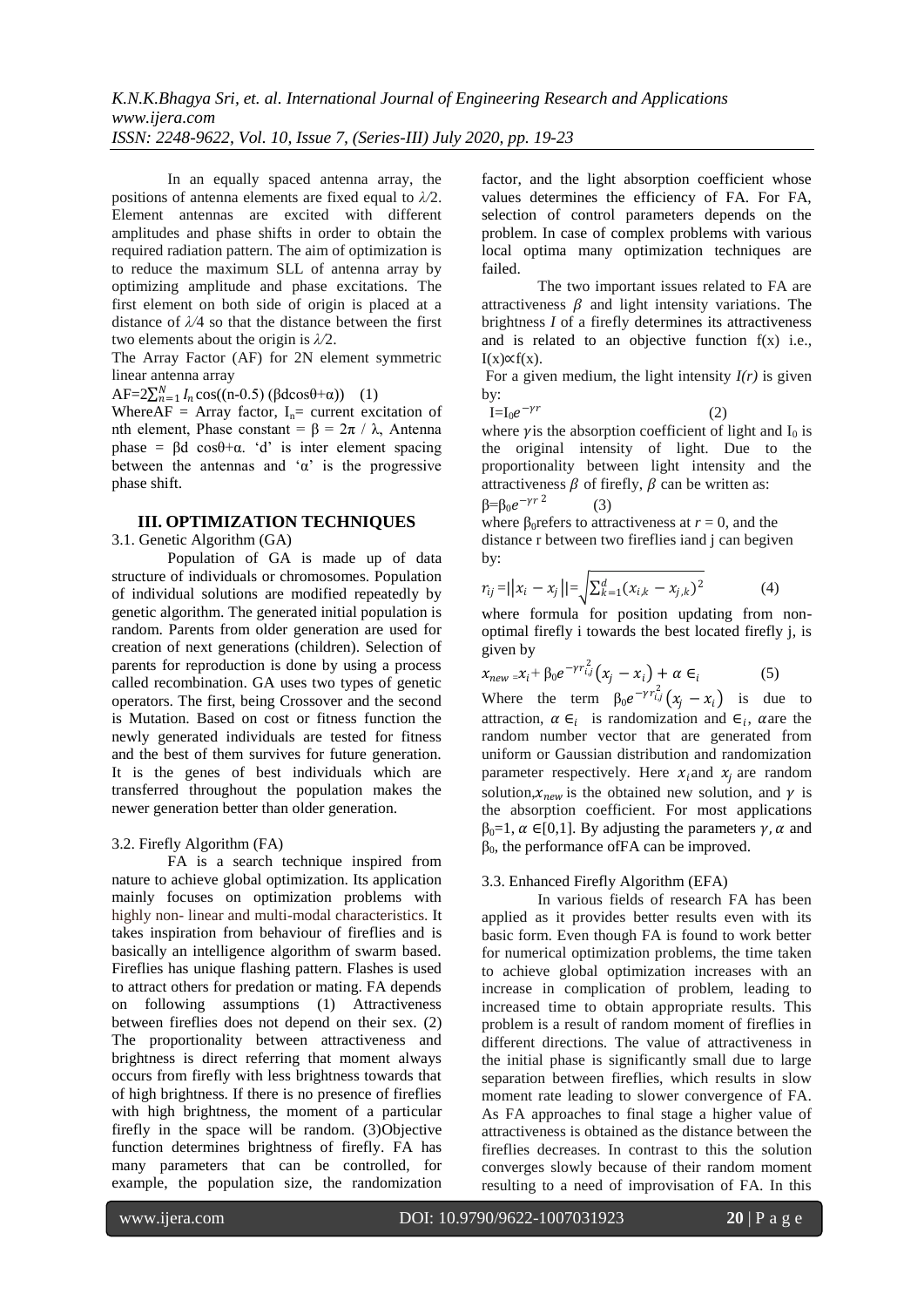*K.N.K.Bhagya Sri, et. al. International Journal of Engineering Research and Applications www.ijera.com ISSN: 2248-9622, Vol. 10, Issue 7, (Series-III) July 2020, pp. 19-23*

paper effort is made to design and implement updated version of basic algorithm called EFA to find optimal solutions for antenna design problems. The EFA uses Levy stable distribution and hence helps in solving slow convergence problem and increases the efficiency of algorithm. In metaheuristic algorithms, random walk metaheuristic algorithms, random walk (representation of random steps) has a key role to play can be generated using Levy flight.

For EFA fireflies position updating can be achieved by:

$$
x_{new} = x_i + \beta_0 e^{-\gamma r_{i,j}^2} (x_j - x_{i,j}) + L(rand) \tag{6}
$$

where the term  $\beta_0 e^{-\gamma r_{i,j}^2} (x_j - x_i)$  is due to the attraction and the term  $L(rand)$  is randomization using Levy's flights. L represents the Levy's flight and is given by:

$$
L=0.01\left(\frac{r_1\sigma}{|r_2|^{\overline{\beta}}}\right) \tag{7}
$$

Here  $r_1$  and  $r_2$  represents random numbers where  $r_1$ , r<sub>2</sub>∈ [0,1] and  $\beta$ =1 and  $\sigma$  can be given by:

$$
\sigma = \left\{ \frac{\Gamma(1+\beta)\sin\left(\frac{\pi\beta}{2}\right)}{\Gamma\left(\frac{1+\beta}{2}\right)\beta 2^{\left(\frac{\beta-1}{2}\right)}} \right\}^{\frac{1}{\beta}}
$$
(8)

Where  $\Gamma$  is the gamma function. Levy distribution is a special case of the [inverse-gamma distribution](https://en.wikipedia.org/wiki/Inverse-gamma_distribution) with high stability.

Flight can be defined as the maximum distance between two points that an object in motion covers without any change in its direction.

The variation of attractiveness is characterized by parameter  $\gamma$ , whose value is of great importance in determination of convergence speed and behavior of FA. Using EFA both the local and global optima can be found simultaneously and effectively.



#### **IV. RESULTS AND DISCUSSION**

In this paper, optimization of SLL of symmetric linear antenna arrays is obtained by using EFA. The amplitudes and phases of the excitations of the antenna elements are synthesized to obtain the optimized value of SLL without any appreciable effect on beam width. Comparative studies are done among results obtained with GA and EFA.

The objective function used for optimization of SLL in EFA is:

Cost function=abs (SLL)-abs (SLL uniform) (9) Here abs ( ) indicates absolute value. The cost function increases with increase of iterations. MATLAB R2019a is used for simulation.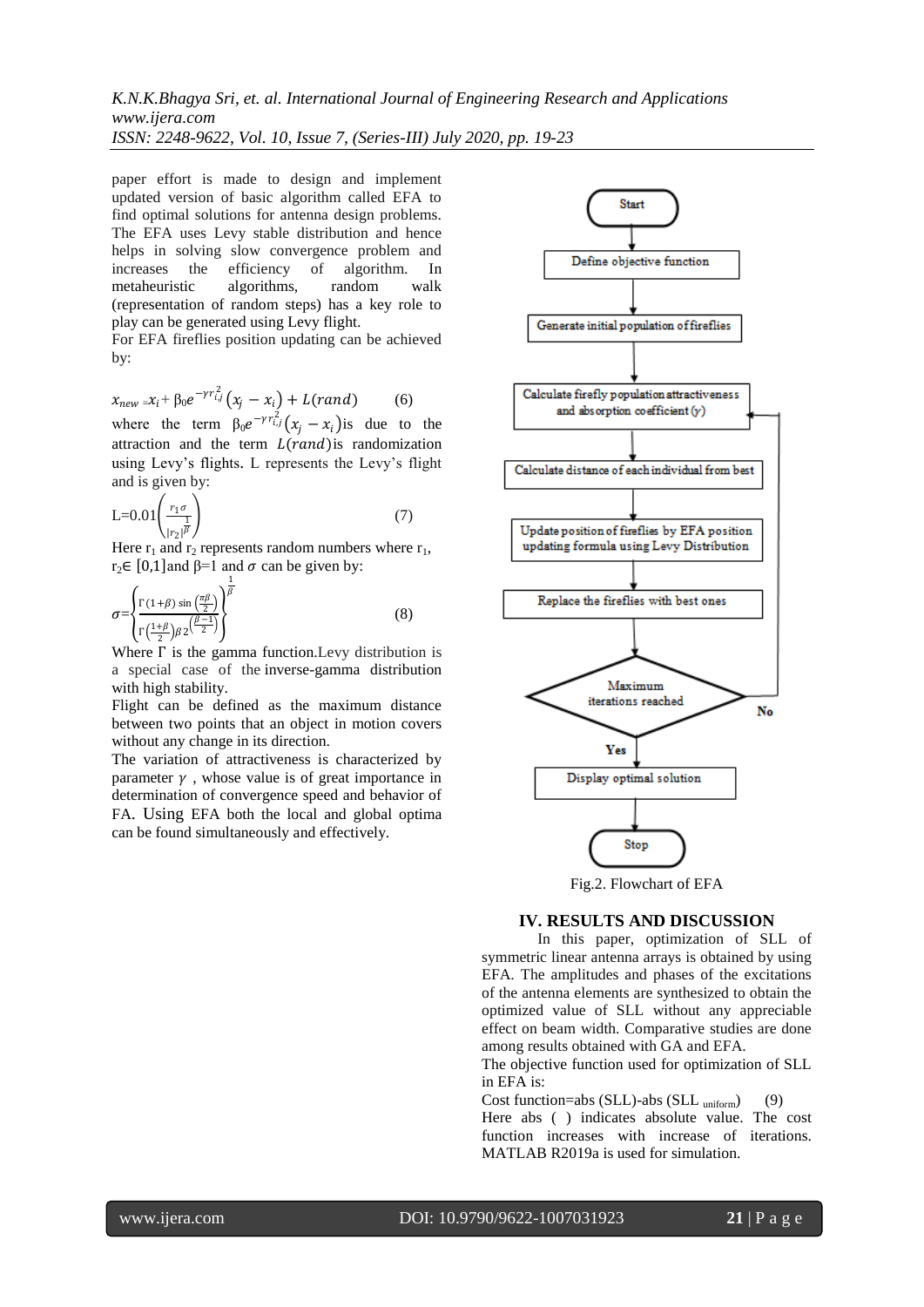*K.N.K.Bhagya Sri, et. al. International Journal of Engineering Research and Applications www.ijera.com*

*ISSN: 2248-9622, Vol. 10, Issue 7, (Series-III) July 2020, pp. 19-23*

The parameters used in GA are 0.85 crossover probability and 0.01 mutation probability.The parameters used in EFA are the attractiveness at *r* = 0i.e.,  $\beta_0 = 1$  and absorption coefficient  $\gamma = 1$ .

For both GA and EFA,Number of flies=50, Number of variables=30 and Number of iterations=100.

The linear array antenna is synthesized with spacing between the elements  $\lambda/2$  In case of amplitude excited linear array antenna phase shift along x and y axis is taken as zero.In case of phase excited linear array antenna, current excitation of antenna element at  $(n, m) = I_{mn} = 1$ .

**Table 1:** Comparison of SLL and FNBW of<br>annihinde excited Symmetric Linear Array 4

| <b>Algorithm</b> | Number of<br>elements<br>(2N) | SLL<br>(dB) | <b>FNBW</b><br>(degrees) |
|------------------|-------------------------------|-------------|--------------------------|
| GA               | 30                            | $-36.587$   | 11.0                     |
| <b>EFA</b>       | 30                            | $-40.759$   | 14.4                     |

**Table 2:** Amplitude excitations of symmetric Linear Array Antenna

| Algorithm  | <b>Amplitude excitations</b>     |
|------------|----------------------------------|
| <b>GA</b>  |                                  |
|            | [1.0000, 0.9848, 0.5883, 0.8093, |
|            | 0.5785, 0.6793, 0.6941, 0.2786   |
|            | 0.7651, 0.2831, 0.2389, 0.3859   |
|            | 0.7130, 0.0975, 0.1074           |
|            |                                  |
| <b>EFA</b> | [1.0000, 1.0000, 0.9590, 0.8954] |
|            | 0.8268, 0.7525 0.6576, 0.5571    |
|            | 0.4940, 0.3887, 0.3060, 0.2339   |
|            | 0.1689, 0.1143, 0.1000           |
|            |                                  |



**Fig.3.** Pattern of radiation for amplitude excited linear Array Antenna

**Table 3:** Comparison of SLL and FNBW of phase excited Symmetric Linear Array Antenna

| <b>Algorithm</b> | Number of<br>elements<br>$2\mathrm{N}$ | SLL<br>(dB) | <b>FNBW</b><br>(degrees) |
|------------------|----------------------------------------|-------------|--------------------------|
| GA               | 30                                     | $-15.3870$  | 7.9000                   |
| <b>EFA</b>       | 30                                     | $-16.1309$  | 8.1000                   |

**Table 4:** Phaseexcitations of Symmetrical Linear Array Antenna

| <b>Algorithm</b> | phase excitations                                                             |
|------------------|-------------------------------------------------------------------------------|
| GA               | [0, 15, 17, 16, 18, 16,<br>15, 18, 14, -13, -18, -15, -13, -10, -7            |
| EFA.             | $[0, -20, -18, -16, -18, -19,$<br>$-14, -17, -17, 20, -8, -19, -17, -17, -17$ |